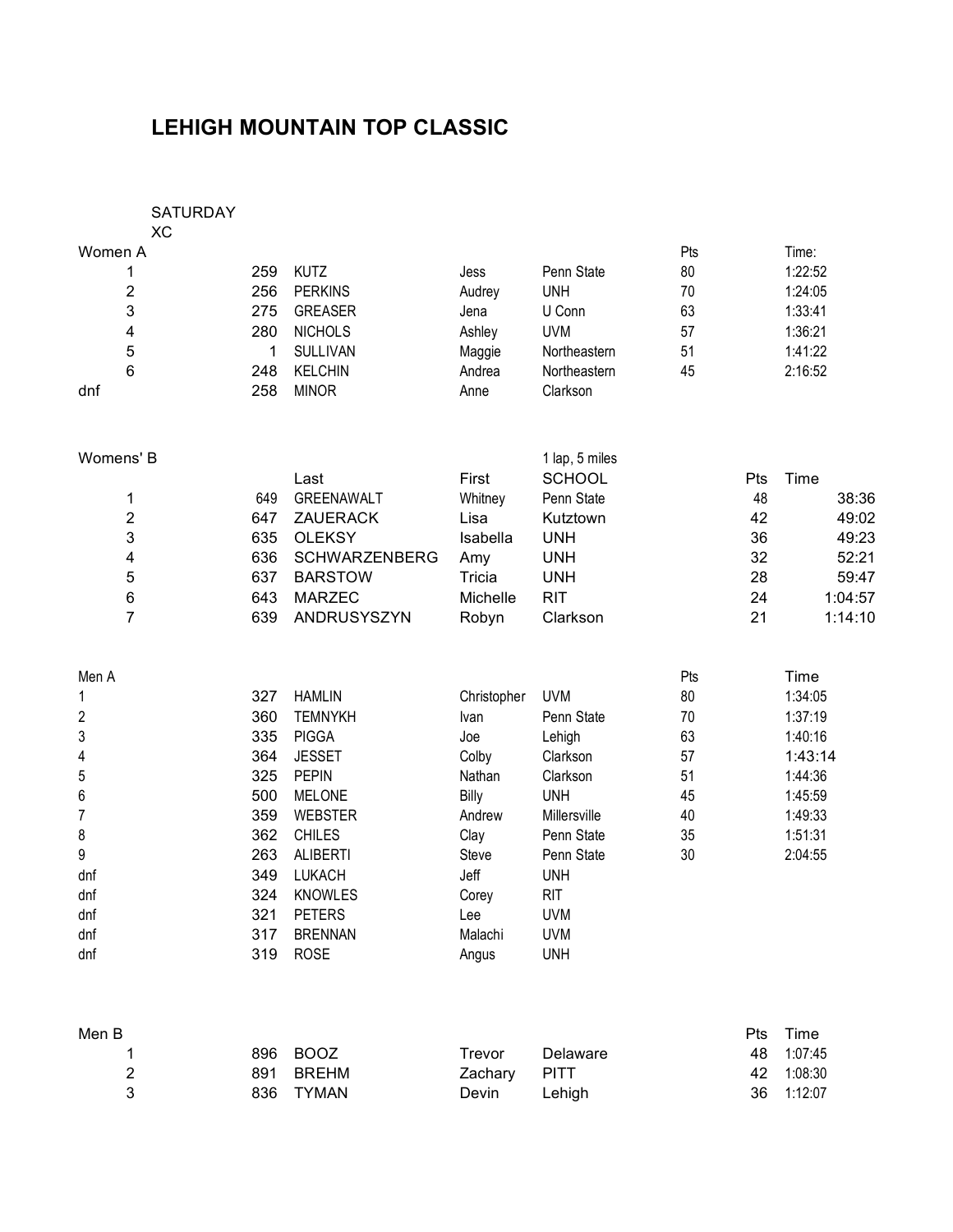| 4                | 815 | <b>STINE</b>          | Dan          | U Conn        |                | 32             | 1:14:09 |
|------------------|-----|-----------------------|--------------|---------------|----------------|----------------|---------|
| 5                | 893 | <b>REPP</b>           | Zachary      | Penn State    |                | 28             | 1:15:33 |
| 6                | 829 | <b>BROWNING</b>       | Zachary      | <b>RIT</b>    |                | 24             | 1:16:08 |
| 7                | 868 | <b>EBELING</b>        | Kyle         | Kutztown      |                | 21             | 1:18:40 |
| 8                | 895 | <b>MYERS</b>          | Tyson        | Penn State    |                | 15             | 1:19:55 |
| 9                | 837 | <b>SURGENT</b>        | Thomas       | Lehigh        |                | 12             | 1:20:34 |
| 10               | 824 | <b>FROTHINGHAM</b>    | Michael      | <b>UNH</b>    |                | 9              | 1:21:22 |
| 11               | 828 | <b>ROSENBERG</b>      | Adam         | <b>RIT</b>    |                | 7              | 1:22:49 |
| 12               | 887 | WESOLOWICH            | Greg         | Millersville  |                | 5              | 1:24:35 |
| 13               | 892 | <b>DILELLA</b>        | <b>Brent</b> | Penn State    |                | 3              | 1:25:35 |
| 14               | 860 | <b>HAYERTY</b>        | Peter        | <b>RIT</b>    |                | $\overline{2}$ | 1:27:23 |
| 15               | 864 | <b>MONDIEK</b>        | Chris        | <b>RIT</b>    |                | 1              | 1:27:39 |
| 16               | 886 | <b>WHITEHURST</b>     | Sean         | Cornell       |                | 0              | 1:28:03 |
| 17               | 888 | <b>HODGKINSON</b>     | Eric         | <b>RIT</b>    |                | 0              | 1:28:54 |
| 18               | 889 | <b>DURKITS</b>        | Steven       | Penn State    | 0              |                | 1:37:38 |
|                  |     |                       |              |               |                |                |         |
| Men C            |     | Last                  | First        | School        | Pts            |                | Time:   |
| 1                | 911 | <b>JAKUBOWSKI</b>     | Adam         | U Conn        | 32             |                | 38:21   |
| 2                | 962 |                       |              |               | 24             |                | 38:35   |
| 3                | 968 | <b>ADAMS</b>          | Cristian     | Rutgers       | 18             |                | 39:34   |
| 4                | 966 | <b>GLASER</b>         | ANDY         | Rutgers       | 15             |                | 40:20   |
| 5                | 963 | <b>COHEN</b>          | Adam         | <b>PITT</b>   | 12             |                | 40:31   |
|                  |     |                       |              | Slippery Rock |                |                |         |
| 6                | 947 | <b>BAILEY</b>         | Justin       | University    | 9              |                | 40:32   |
| 7                | 338 | <b>ESTRICH</b>        | Ben          | Northeastern  | $\overline{7}$ |                | 41:26   |
| $\bf 8$          | 909 | <b>ARROYO</b>         | Charles      | Boston C      | 5              |                | 42:16   |
| $\boldsymbol{9}$ | 951 | <b>CZAJA</b>          | William      | U Conn        | 4              |                | 45:22   |
| 10               | 906 | <b>ALMEIDA</b>        | David        | Northeastern  | 3              |                | 46:21   |
| 11               | 972 | <b>SCHAUFELBERGER</b> | Oliver       | Cornell       | $\overline{2}$ |                | 48:03   |
| 12               | 965 | <b>LITCHNER</b>       | Kyle         | Bloomsburg    | 1              |                | 48:28   |
| 13               | 960 | <b>SEITZ</b>          | Andrew       | <b>PITT</b>   | 0              |                | 49:00   |
| 14               | 970 | <b>KWIATKOWSKI</b>    | Daniel       | Descales      | 0              |                | 49:06   |
| 15               | 955 | <b>SAHAGAIN</b>       | Luke         | Lehigh        | 0              |                | 49:07   |
| 16               | 967 | ANDERSON              | Kristopher   | <b>PITT</b>   | 0              |                | 49:18   |
| 17               | 957 | <b>MOON</b>           | Eric         | Millersville  | 0              |                | 50:37   |
| 18               | 925 | <b>CHAPMAN</b>        | Graham       | Cornell       | 0              |                | 52:42   |
| 19               | 973 | <b>COOPER</b>         | Aaron        | Northeastern  | 0              |                | 52:55   |
| 20               | 958 | <b>YERSAH</b>         | Corey        | Millersville  | 0              |                | 55:57   |
| 21               | 969 | <b>DEVITO</b>         | Paul         | Penn State    | 0              |                | 57:02   |
| 22               | 971 | <b>PICCHIO</b>        | Marcos       | Rutgers       | 0              |                | 59:07   |

## CLUSTER HUCK

\* All Results are listed under the DH rider's name and Bib Number. Points count only for the team competition, there are no in

|   |       |      |        |              |        | Elapse |
|---|-------|------|--------|--------------|--------|--------|
| # | First | Last | School | <b>Start</b> | Finish | Time   |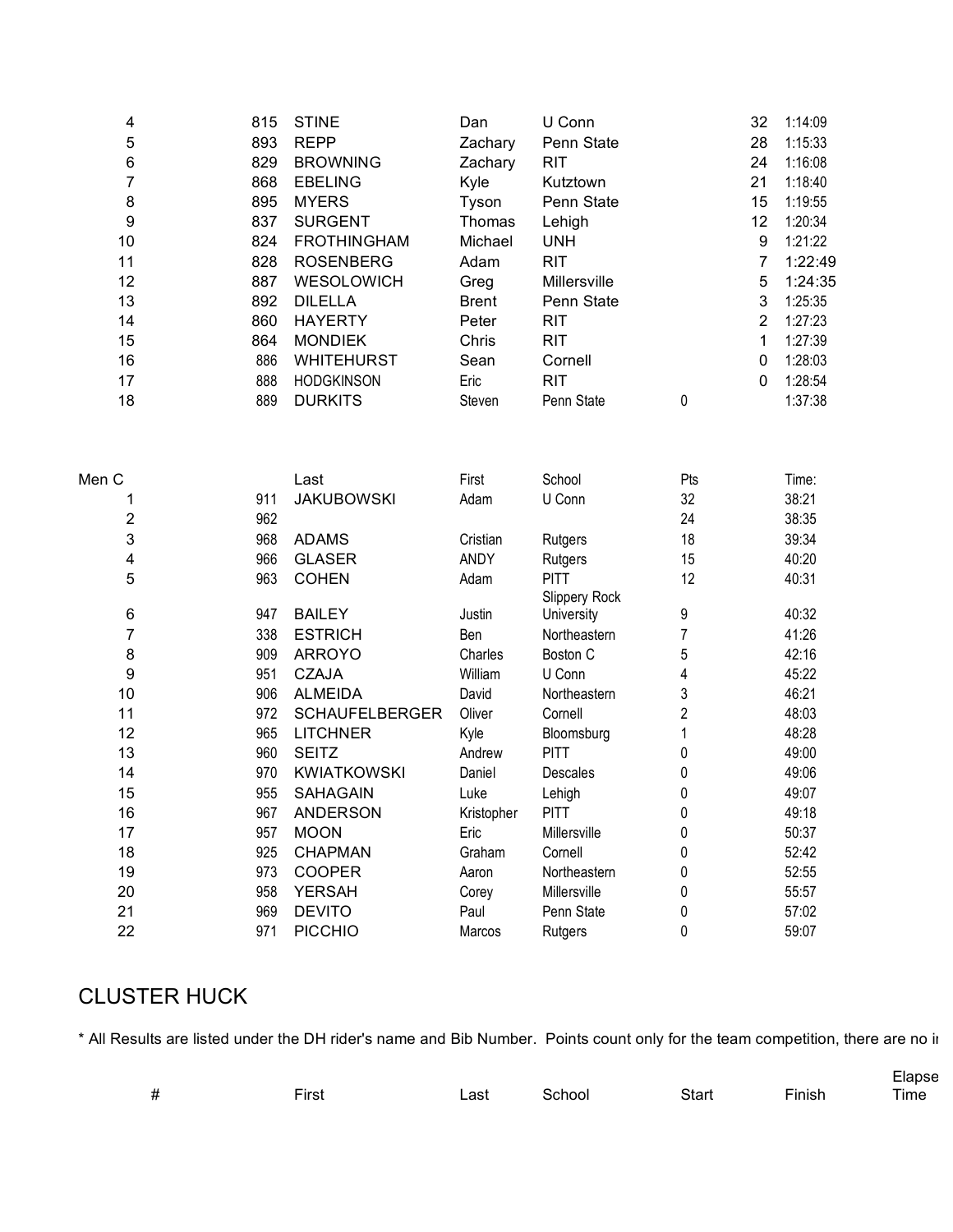|                  |                  | 248 | <b>KELCHIN</b>   | Andrea  | Northeastern | 1:02:00 | 1:12:58 | 0:1    |
|------------------|------------------|-----|------------------|---------|--------------|---------|---------|--------|
| W<br><b>OPEN</b> |                  | 258 | <b>MINOR</b>     | Anne    | Clarkson     | 1:04:00 | 1:16:53 | 0:1    |
| МA               |                  |     |                  |         |              |         |         |        |
|                  |                  |     |                  |         |              |         |         | Elapse |
|                  | #                |     | First            | Last    | School       | Start   | Finish  | Time   |
|                  |                  | 903 | <b>MEISSNER</b>  | Robert  | Northeastern | 0:34:00 | 0:41:26 | 0:0    |
|                  | $\boldsymbol{2}$ | 365 | <b>MCANDREW</b>  | Alex    | Clarkson     | 0:26:00 | 0:33:57 | 0:0    |
|                  | 3                | 822 | VARGAS           | Wyatt   | <b>UVM</b>   | 0:22:00 | 0:30:16 | 0:0    |
|                  | 4                | 500 | <b>MELONE</b>    | Billy   | <b>UNH</b>   | 0:30:00 | 0:38:22 | 0:0    |
|                  | 5                | 827 | <b>MEGILL</b>    | Robin   | <b>UVM</b>   | 0:36:00 | 0:44:45 | 0:0    |
|                  | 6                | 332 | <b>NOONAN</b>    | Patrick | <b>UNH</b>   | 0:28:00 | 0:36:50 | 0:0    |
| м                |                  |     |                  |         |              |         |         |        |
| <b>OPEN</b>      |                  | 339 | <b>FOSTER</b>    | Stuart  | Northeastern | 0:46:00 | 0:54:50 | 0:0    |
|                  | 7                | 336 | THODAL           | Robert  | Lehigh       | 0:50:00 | 0:58:51 | 0:0    |
|                  | 8                | 841 | <b>SCHNEIDER</b> | Marc    | U Conn       | 0:38:00 | 0:47:20 | 0:0    |
|                  | 9                | 829 | <b>BROWNING</b>  | Zachary | <b>RIT</b>   | 0:24:00 | 0:33:23 | 0:0    |
|                  | 10               | 895 | <b>MYERS</b>     | Tyson   | Penn State   | 0:32:00 | 0:41:33 | 0:0    |
|                  |                  |     |                  |         |              |         |         |        |

### MB

|   | # |     | First            | Last          | School     | Start   | Finish  | Elapse<br>Time |
|---|---|-----|------------------|---------------|------------|---------|---------|----------------|
|   |   | 838 | <b>SEILS</b>     | Drew          | U Conn     | 0:40:00 | 0:49:07 | 0:0            |
| 2 |   | 921 | PARASCANDOLA     | James         | <b>RIT</b> | 0:44:00 | 0:53:58 | 0:0            |
| 3 |   | 950 | <b>FAGONE</b>    | John          | UNH        | 0:48:00 | 0:58:00 | 0:1            |
| 4 |   | 974 | <b>BARTHOL</b>   | Erik          | Lehigh     | 0:52:00 | 1:02:06 | 0:1            |
| 5 |   | 828 | <b>ROSENBERG</b> | Adam          | <b>RIT</b> | 0:42:00 | 0:52:09 | 0:1            |
| 6 |   | 853 | <b>KLEIN</b>     | <b>Nelson</b> | UMASS      | 0:54:00 | 1:04:10 | 0:1            |
|   |   | 846 | <b>MIELE</b>     | Anthony       | U Conn     | 0:56:00 | 1:06:11 | 0:1            |

### MC

|  |     | First                 | ∟ast   | School       | Start   | Finish  | Elapse<br>Time |
|--|-----|-----------------------|--------|--------------|---------|---------|----------------|
|  | 906 | <b>ALMEIDA</b>        | David  | Northeastern | 0:58:00 | 1:08:23 | 0:1            |
|  | 972 | <b>SCHAUFELBERGER</b> | Oliver | Cornell      | 1:00:00 | 1:12:18 | 0:1            |

# Sunday

## stxc

|         |     | <b>WOMENS' A</b> |            |              |     |       |
|---------|-----|------------------|------------|--------------|-----|-------|
| Women A |     | 9 laps           | 6 Starters |              |     |       |
|         |     |                  |            |              | Pts | Time  |
|         | 259 | <b>KUTZ</b>      | Jess       | Penn State   | 80  | 27:17 |
| 2       |     | <b>SULLIVAN</b>  | Maggie     | Northeastern | 70  | 28:35 |
| 3       | 256 | <b>PERKINS</b>   | Audrey     | unh          | 63  | 29:10 |
| 4       | 275 | <b>GREASER</b>   | Jena       | U Conn       | 57  | 30:15 |
| 5       | 280 | <b>NICHOLS</b>   | Ashley     | UVM          | 51  | 30:49 |
|         |     |                  |            |              |     |       |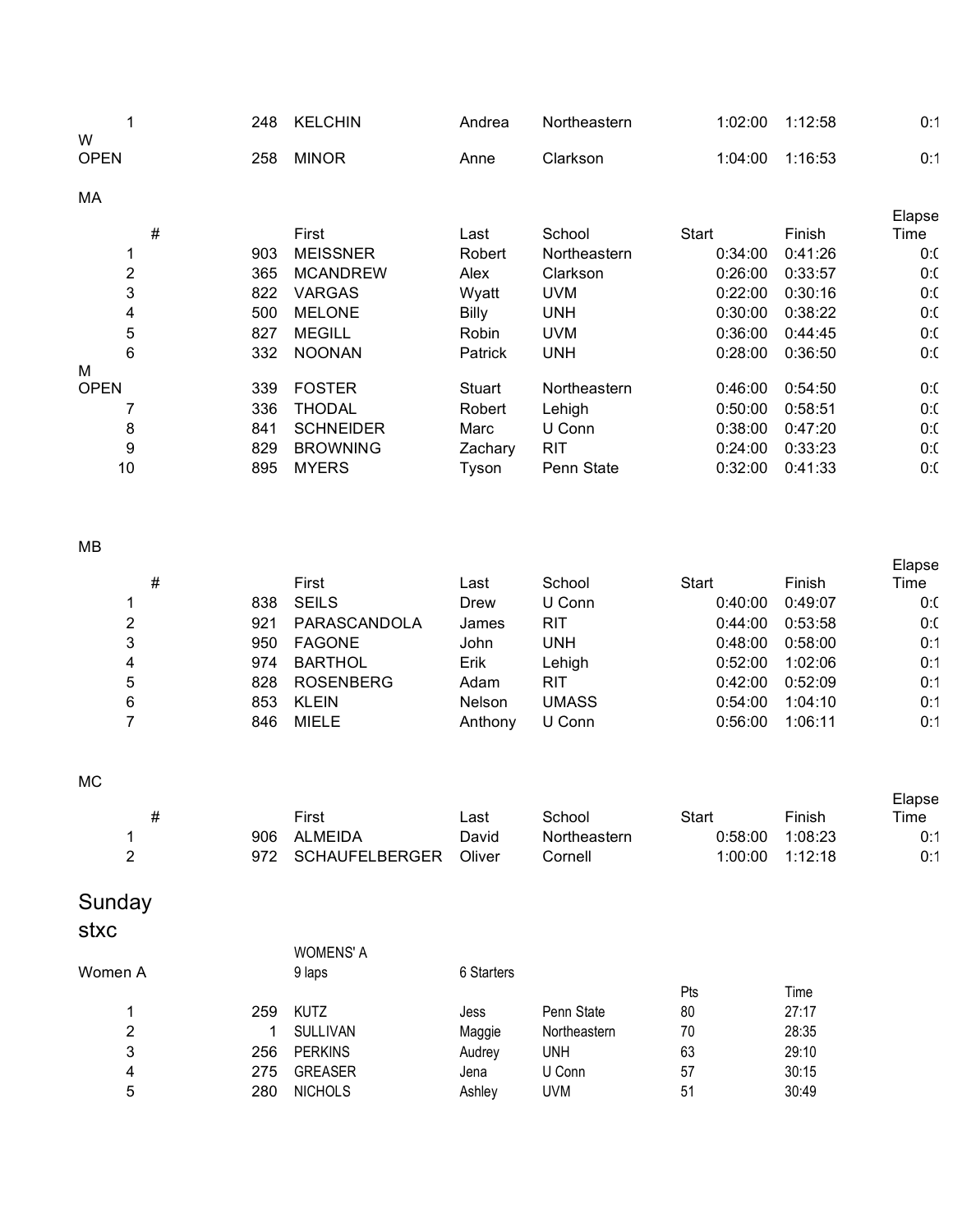| 6                       | 248 |     | <b>KELCHIN</b>       | Andrea          | Northeastern | 45             | $-1$ lap |
|-------------------------|-----|-----|----------------------|-----------------|--------------|----------------|----------|
| Women B                 |     |     | <b>WOMENS' B</b>     |                 |              |                |          |
| 1                       |     |     | 3 starters           | 6 laps          |              | Pts            | Time     |
| $\overline{c}$          |     | 649 | <b>GREENAWALT</b>    | Whitney         | Penn State   | 48             | 16:27    |
| 3                       |     | 636 | <b>SCHWARZENBERG</b> | Amy             | <b>UNH</b>   | 42             | 17:09    |
|                         |     | 635 | <b>OLEKSY</b>        | Isabella        | <b>UNH</b>   | 36             | 17:39    |
| Men A                   |     |     | <b>MENS' A</b>       | 13 Starters     | 16 Laps      | Pts            | Time     |
| 1                       |     | 327 | <b>HAMLIN</b>        | Christopher     | <b>UVM</b>   | 80             | 36:00    |
| $\overline{2}$          |     | 367 | <b>KELL</b>          | Martin          | Penn State   | 70             | 36:32    |
| 3                       |     | 315 | <b>MELLEN</b>        | Sam             | Northeastern | 63             | 38:29    |
| 4                       |     | 500 | <b>MELONE</b>        | Billy           | <b>UNH</b>   | 57             | $-1$ lap |
| 5                       |     | 321 | <b>PETERS</b>        | Lee             | <b>UVM</b>   | 51             | $-1$ lap |
| 6                       |     | 325 | <b>PEPIN</b>         | Nathan          | Clarkson     | 45             | $-1$ lap |
| $\overline{7}$          |     | 324 | <b>KNOWLES</b>       | Corey           | <b>RIT</b>   | 40             | $-1$ lap |
| 8                       |     | 359 | <b>WEBSTER</b>       | Andrew          | Millersville | 35             | - 2 laps |
| 9                       |     | 362 | <b>CHILES</b>        | Clay            | Penn State   | 30             | - 2 laps |
| 10                      |     | 319 | <b>ROSE</b>          | Angus           | <b>UNH</b>   | 26             | - 2 laps |
| 11                      |     | 317 | <b>BRENNAN</b>       | Malachi         | <b>UVM</b>   | 22             | - 2 laps |
| 12                      |     | 349 | <b>LUKACH</b>        | Jeff            | <b>UNH</b>   | 18             | - 2 laps |
| <b>DNF</b>              |     | 335 | <b>PIGGA</b>         | Joe             | Lehigh       | $\mathbf 0$    |          |
|                         |     |     |                      | 13              |              |                |          |
| Men B                   |     |     | <b>MENS' B</b>       | <b>Starters</b> |              | Pts            | Time:    |
| 1                       |     | 891 | <b>BREHM</b>         | Zachary         | <b>PITT</b>  | 48             | 26:31    |
| $\overline{\mathbf{c}}$ |     | 836 | <b>TYMAN</b>         | Devin           | Lehigh       | 42             | 27:31    |
| 3                       |     | 815 | <b>STINE</b>         | Dan             | U Conn       | 36             | 27:59    |
| 4                       |     | 860 | <b>HAYERTY</b>       | Peter           | <b>RIT</b>   | 32             | 28:47    |
| 5                       |     | 886 | <b>WHITEHURST</b>    | Sean            | Cornell      | 28             | 28:47    |
| 6                       |     | 824 | <b>FROTHINGHAM</b>   | Michael         | <b>UNH</b>   | 24             | 28:48    |
| $\overline{7}$          |     | 893 | <b>REPP</b>          | Zachary         | Penn State   | 21             | 29:02    |
| 8                       |     | 865 | <b>NILES</b>         | Toby            | <b>UVM</b>   | 15             | $-1$ lap |
| 9                       |     | 894 |                      |                 |              | 12             | $-1$ lap |
| 10                      |     | 864 | <b>MONDIEK</b>       | Chris           | <b>RIT</b>   | $9\,$          | $-1$ lap |
| 11                      |     | 888 | <b>HODGKINSON</b>    | Eric            | <b>RIT</b>   | $\overline{7}$ | $-1$ lap |
| 12                      |     | 887 | WESOLOWICH           | Greg            | Millersville | 5              | $-1$ lap |
| 13                      |     | 902 | <b>HILLS</b>         | Ben             | Northeastern | 3              | $-1$ lap |

| Men C |     | MENS' C           | 11<br><b>Starteres</b> |              | Pts | Time: |
|-------|-----|-------------------|------------------------|--------------|-----|-------|
|       | 962 |                   |                        |              | 32  | 23:10 |
| 2     | 976 | <b>WAGNER</b>     | Kyle                   | Lehigh       | 24  | 23:43 |
| 3     | 963 | <b>COHEN</b>      | Adam                   | <b>PITT</b>  | 18  | 23:48 |
| 4     | 903 | <b>MEISSNER</b>   | Robert                 | Northeastern | 15  | 23:57 |
| 5     | 969 | <b>DEVITO</b>     | Paul                   | Penn State   | 12  | 24:59 |
| 6     | 911 | <b>JAKUBOWSKI</b> | Adam                   | U Conn       | 9   | 25:27 |
|       | 957 | <b>MOON</b>       | Eric                   | Millersville |     | 26:27 |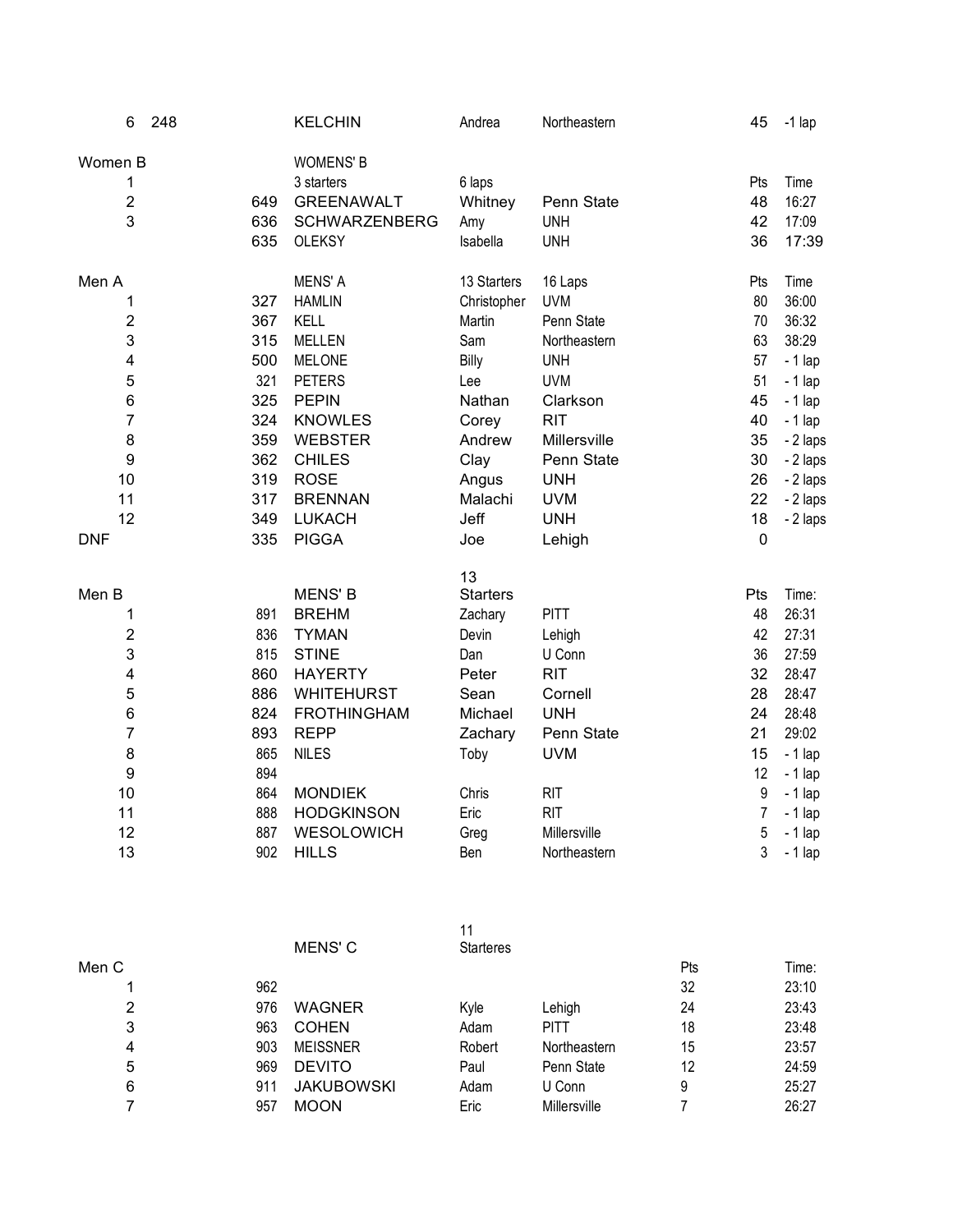| 8  | 977 | SAHAGAIN           | LUKE   | ∟ehigh       | b | -1 lap   |
|----|-----|--------------------|--------|--------------|---|----------|
| 9  |     | 972 SCHAUFELBERGER | Oliver | Cornell      |   | -1 lap   |
| 10 |     | 978 HAGGERTY       | Andy   | Millersville |   | $-1$ lap |
| 11 | 973 | <b>COOPER</b>      | Aaron  | Northeastern |   | -1 lap   |
|    |     |                    |        |              |   |          |
|    |     |                    |        |              |   |          |

# Team Relay!!!

| A Race       | Team                                      | Pts |    | time: | Pt |
|--------------|-------------------------------------------|-----|----|-------|----|
| 1            | NU (315, 1)                               |     | 80 | 19:53 | 80 |
| $\mathbf{2}$ | UNH(256, 349, 319)                        |     | 70 | 20:25 | 70 |
| 3            | UVM (321, 280, 327)<br><b>UCONN (275,</b> |     | 63 | 20:39 | 63 |
| 4            | 911,815)                                  |     | 57 | 22:40 | 57 |
| 5.           | RIT (864,643,324)                         |     | 51 | 23:39 | 51 |
| B Race       |                                           |     |    |       |    |
|              | UNH(824,635,636                           |     | 48 | 25:31 | 48 |

# **DH**

|                         | <b>WA</b> |           | 4 Starters         |         |              | pts        | Elapsed     |
|-------------------------|-----------|-----------|--------------------|---------|--------------|------------|-------------|
| 1                       |           | 248       | <b>KELCHIN</b>     | Andrea  | Northeastern | 80         | 03:14.0     |
| $\overline{\mathbf{c}}$ |           | 1         | <b>SULLIVAN</b>    | Maggie  | Northeastern | 70         | 03:22.0     |
| 3                       |           | 258       | <b>MINOR</b>       | Anne    | Clarkson     | 63         | 03:39.0     |
| 4                       |           | 275       | <b>GREASER</b>     | Jena    | U Conn       | 57         | 04:00       |
|                         |           | МA        | 15 Starters        |         |              |            |             |
| 1                       |           | 315       | <b>MELLEN</b>      | Sam     | Northeastern | 80         | 0:01:58.00  |
| $\overline{2}$          |           | 908       | <b>CONROY</b>      | Ryan    | Northeastern | 70         | 0:02:00.00  |
| 3                       |           | 332       | <b>NOONAN</b>      | Patrick | <b>UNH</b>   | 63         | 0:02:07.00  |
| 4                       |           | 365       | <b>MCANDREW</b>    | Alex    | Clarkson     | 57         | 0:02:07.00  |
| 5                       |           | 338       | <b>ESTRICH</b>     | Ben     | Northeastern | 51         | 0:02:11.00  |
| 6                       |           | 903       | <b>MEISSNER</b>    | Robert  | Northeastern | 45         | 0:02:11.00  |
| 7                       |           | 850       | <b>GAMBARDELLA</b> | David   | U Conn       | 40         | 0:02:16.00  |
| 8                       |           | 355       | <b>SULLIVAN</b>    | Connor  | U Conn       | 35         | 0:02:16.00  |
| 9                       |           | 350       | <b>CLEMENZI</b>    | Joseph  | <b>UMASS</b> | 30         | 0:02:21.00  |
| 10                      |           | 354       | <b>FRANCO</b>      | Samuel  | U Conn       | 26         | 0:02:25.00  |
| 11                      |           | 902       | <b>HILLS</b>       | Ben     | Northeastern | 22         | 0:02:27.00  |
| 12                      |           | 339       | <b>FOSTER</b>      | Stuart  | Northeastern | 18         | 0:02:28.00  |
| 13                      |           | 500       | <b>MELONE</b>      | Billy   | <b>UNH</b>   | 15         | 0:02:31.00  |
| 14                      |           | 366       | <b>KEHS</b>        | Joshua  | Clarkson     | 12         | 0.001782407 |
| 15                      |           | 336       | <b>THODAL</b>      | Robert  | Lehigh       | <b>DNF</b> | <b>DNF</b>  |
|                         |           | <b>MB</b> | 12 Starters        |         |              |            |             |
| 1                       |           | 884       | <b>MCGONIGAL</b>   | Matt    | Clarkson     | 48         | 0:02:15.00  |
| $\overline{2}$          |           | 846       | <b>MIELE</b>       | Anthony | U Conn       | 42         | 0:02:17.00  |